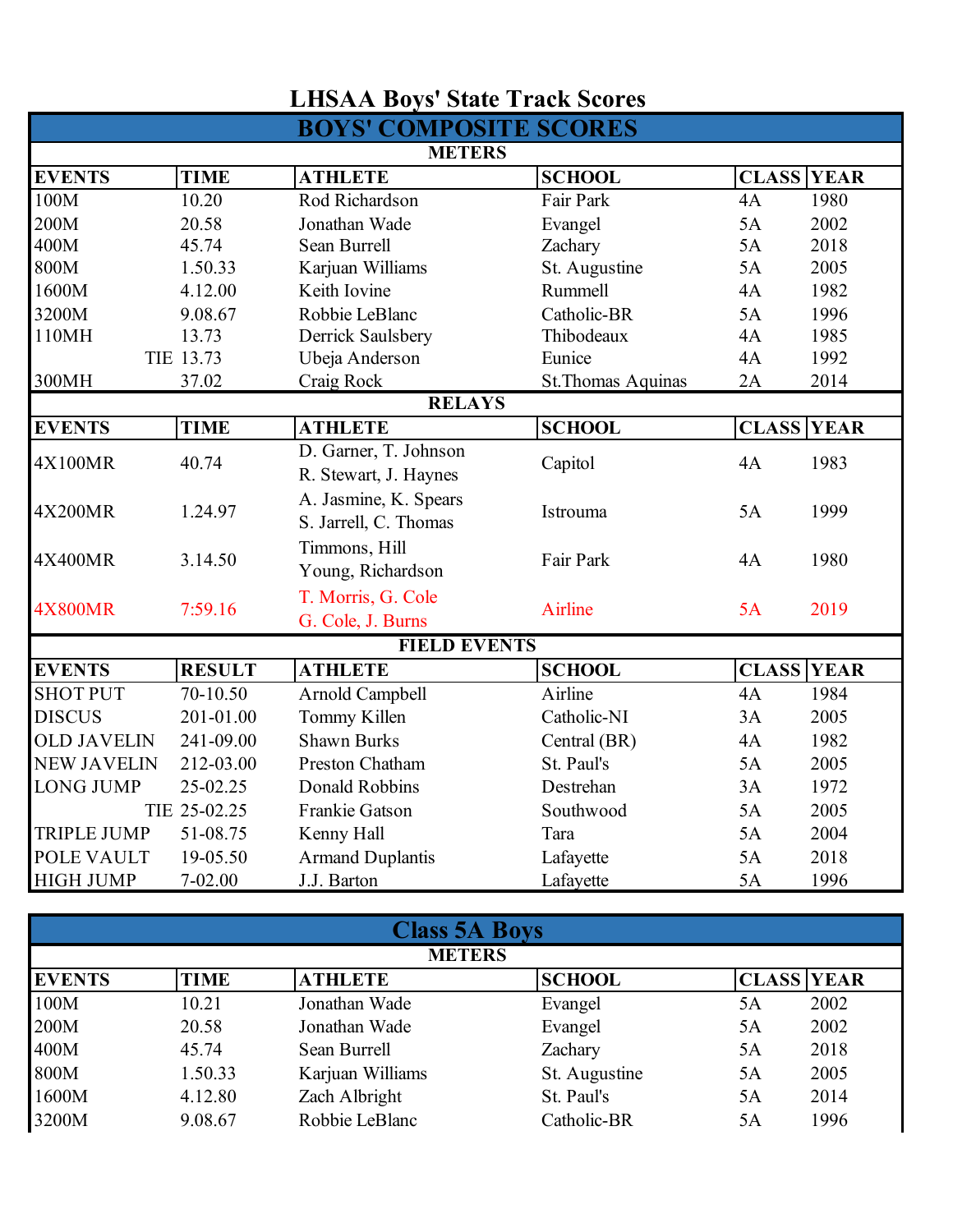| 110MH              | 13.78         | D'Artanian DeJean                                  | Douglass      | 5A                | 1998 |
|--------------------|---------------|----------------------------------------------------|---------------|-------------------|------|
| 300MH              | 37.43         | <b>Brandon Singleton</b>                           | Hahnville     | 5A                | 2014 |
|                    |               | <b>RELAYS</b>                                      |               |                   |      |
| <b>EVENTS</b>      | <b>TIME</b>   | <b>ATHLETE</b>                                     | <b>SCHOOL</b> | <b>CLASS YEAR</b> |      |
| 4x100MR            | 40.78         | I. Stevenson, J. Murphy<br>J. Vincent, B. Miller   | Barbe         | 5A                | 2002 |
| 4x200MR            | 1.24.97       | A. Jasmine, K. Spears<br>S. Jarrell, C. Thomas     | Istrouma      | 5A                | 1999 |
| 4x400MR            | 3.14.94       | S. Champagne, M. Spoone<br>T. Johnson, K. Williams | St. Augustine | 5A                | 2005 |
| <b>4X800MR</b>     | 7:59.16       | T. Morris, G. Cole<br>G. Cole, J. Burns            | Airline       | 5A                | 2019 |
|                    |               | <b>FIELD EVENTS</b>                                |               |                   |      |
| <b>EVENTS</b>      | <b>RESULT</b> | <b>ATHLETE</b>                                     | <b>SCHOOL</b> | <b>CLASS YEAR</b> |      |
| <b>SHOT PUT</b>    | 61-00.50      | Marcus Clavelle                                    | New Iberia    | 5A                | 1995 |
| <b>DISCUS</b>      | 197-02.00     | Larry Jones                                        | Ruston        | 5A                | 2006 |
| <b>OLD JAVELIN</b> | 233-00        | Nathan Junius                                      | Jesuit        | 5A                | 1996 |
| <b>NEW JAVELIN</b> | 212-03.00     | Chatham, Preston                                   | St. Paul's    | 5A                | 2005 |
| <b>LONG JUMP</b>   | 25-02.25      | Frankie Gaston                                     | Southwood     | 5A                | 2005 |
| <b>TRIPLE JUMP</b> | 51-08.75      | Kenny Hall                                         | Tara          | 5A                | 2004 |
| POLE VAULT         | 19-05.50      | <b>Armand Duplantis</b>                            | Lafayette     | 5A                | 2018 |
| <b>HIGH JUMP</b>   | $7 - 02.00$   | J.J. Barton                                        | Lafayette     | 5A                | 1996 |

|               | <b>Class 4A Boys</b> |                                                      |                      |                   |      |  |  |  |
|---------------|----------------------|------------------------------------------------------|----------------------|-------------------|------|--|--|--|
|               | <b>METERS</b>        |                                                      |                      |                   |      |  |  |  |
| <b>EVENTS</b> | <b>TIME</b>          | <b>ATHLETE</b>                                       | <b>SCHOOL</b>        | <b>CLASS YEAR</b> |      |  |  |  |
| 100M          | 10.20                | Rod Richardson                                       | Fair Park            | 4A                | 1980 |  |  |  |
| 200M          | 21.09                | Harlan Davis                                         | East Jefferson       | 4A                | 1985 |  |  |  |
| 400M          | 46.18                | Kavarha Holmes                                       | <b>Breaux Bridge</b> | 4A                | 2012 |  |  |  |
| 800M          | 1.51.16              | <b>Blair Henderson</b>                               | St. Louis            | 4A                | 2012 |  |  |  |
| 1600M         | 4.12.00              | Keith Iovine                                         | Rummell              | 4A                | 1982 |  |  |  |
| 3200M         | 9.12.00              | John Ratcliffe                                       | Bonnabel             | 4A                | 1982 |  |  |  |
| 110MH         | 13.73                | Derrick Saulsbery                                    | Thibodeaux           | 4A                | 1985 |  |  |  |
|               | TIE 13.73            | Ubeja Anderson                                       | Eunice               | 4A                | 1992 |  |  |  |
| 300MH         | 37.54                | Christian Boyd                                       | North DeSoto         | 4A                | 2015 |  |  |  |
|               |                      | <b>RELAYS</b>                                        |                      |                   |      |  |  |  |
| <b>EVENTS</b> | <b>TIME</b>          | <b>ATHLETE</b>                                       | <b>SCHOOL</b>        | <b>CLASS YEAR</b> |      |  |  |  |
| 4x100MR       | 40.74                | D. Garner, T. Johnson<br>R. Stewart, J. Haynes       | Capitol              | 4A                | 1983 |  |  |  |
| 4x200MR       | 1.25.11              | R. Stewart, J. Haynes<br>C. Weatherspoon, T. Johnson | Capitol              | 4A                | 1983 |  |  |  |
| 4x400MR       | 3.14.50              | Timmons, Hill<br>Young, Richardson                   | Fair Park            | 4A                | 1980 |  |  |  |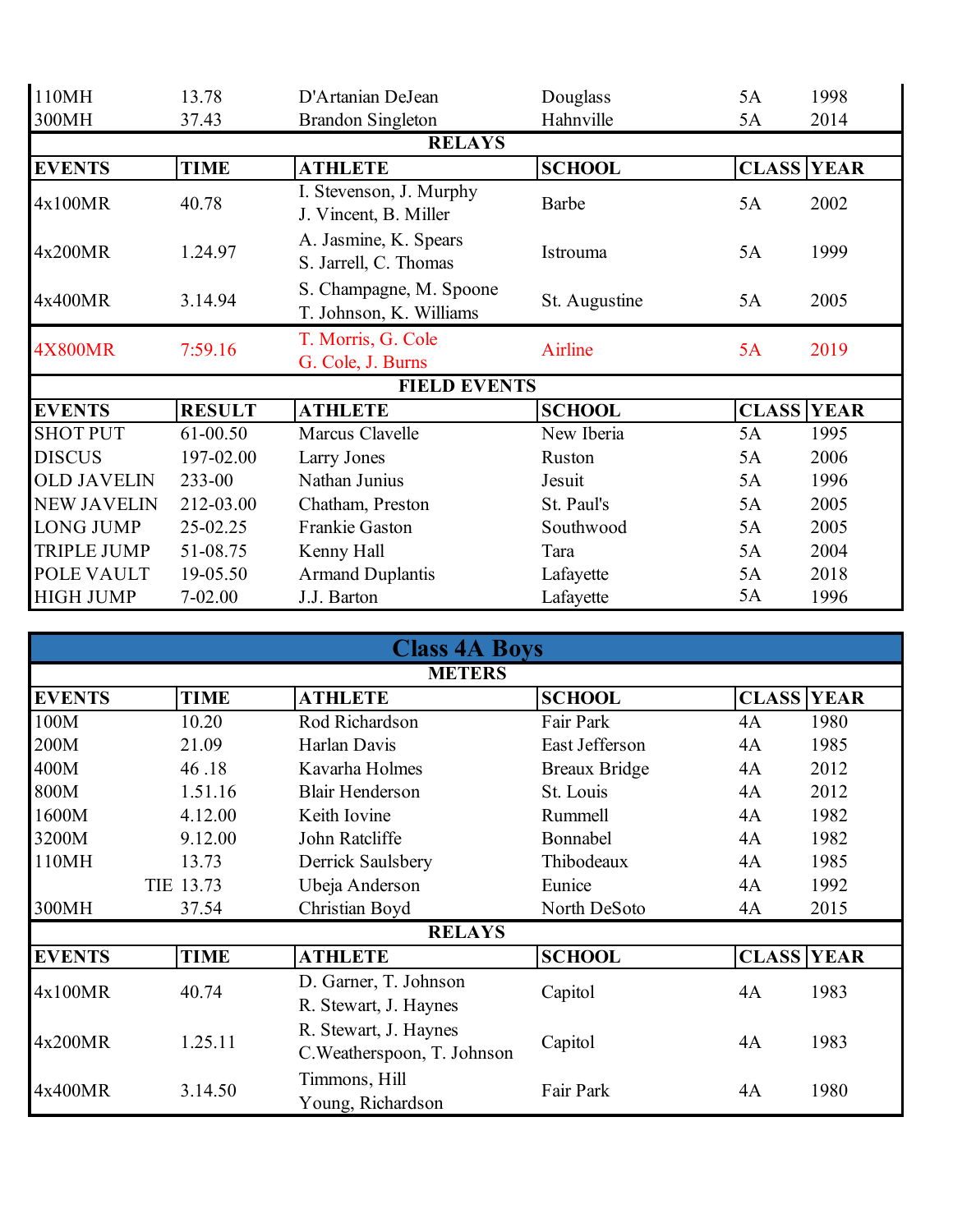| 4x800MR            | 8:11.66       | Z. Mosley, L. Rasheed<br>J. Dillion, J. Brown | <b>Carver Collegiate</b> | 4A | 2019              |
|--------------------|---------------|-----------------------------------------------|--------------------------|----|-------------------|
|                    |               | <b>FIELD EVENTS</b>                           |                          |    |                   |
| <b>EVENTS</b>      | <b>RESULT</b> | <b>ATHLETE</b>                                | <b>SCHOOL</b>            |    | <b>CLASS YEAR</b> |
| <b>SHOT PUT</b>    | 70-10.50      | Arnold Campbell                               | Airline                  | 4A | 1984              |
| <b>DISCUS</b>      | 183-11        | Arnold Campbell                               | Airline                  | 4A | 1984              |
| <b>OLD JAVELIN</b> | 241-09        | <b>Shawn Burks</b>                            | Central (BR)             | 4A | 1982              |
| <b>NEW JAVELIN</b> | 199-03        | Colby Droddy                                  | Eunice                   | 4A | 2002              |
| <b>LONG JUMP</b>   | 25-00.75      | Johnny Hector                                 | New Iberia               | 4A | 1978              |
| <b>TRIPLE JUMP</b> | 51-06         | Nat Sewell                                    | Baker                    | 4A | 1991              |
| <b>POLE VAULT</b>  | 17-00.75      | <b>Greg Duplantis</b>                         | Lafayette                | 4A | 1981              |
| <b>HIGH JUMP</b>   | $7-01.00$     | Hollis Conway                                 | Fair Park                | 4A | 1985              |
|                    | TIE 7-01.00   | Craig Moore                                   | New Iberia               | 4A | 1991              |

|                    |               | <b>Class 3A Boys</b>                            |                       |                   |             |
|--------------------|---------------|-------------------------------------------------|-----------------------|-------------------|-------------|
|                    |               | <b>METERS</b>                                   |                       |                   |             |
| <b>EVENTS</b>      | <b>TIME</b>   | <b>ATHLETE</b>                                  | <b>SCHOOL</b>         | <b>CLASS</b>      | <b>YEAR</b> |
| 100M               | 10.38         | Jeryl Brazil                                    | Loranger              | 3A                | 2012        |
| 200M               | 21.05         | Ray Lawson                                      | Wossman               | 3A                | 1984        |
| 400M               | 46.92         | Jerry Wilson                                    | Mansfield             | 3A                | 1988        |
| 800M               | 1.52.50       | <b>Charles DeRousselle</b>                      | <b>Breaux Bridge</b>  | 3A                | 1981        |
| 1600M              | 4.18.97       | Pablo Presedo                                   | <b>Baton Rouge</b>    | 3A                | 1984        |
| 3200M              | 9.22.36       | Pablo Presedo                                   | <b>Baton Rouge</b>    | 3A                | 1984        |
| 110MH              | 13.8          | Lawrence Felton                                 | Lutcher               | 3A                | 1985        |
| 300MH              | 37.86         | <b>Barrett Nugent</b>                           | N. Vermillion         | 3A                | 2007        |
|                    |               | <b>RELAYS</b>                                   |                       |                   |             |
| <b>EVENTS</b>      | <b>TIME</b>   | <b>ATHLETE</b>                                  | <b>SCHOOL</b>         | <b>CLASS YEAR</b> |             |
| 4x100MR            | 41.06         | D. Davis, K. Jackson<br>D. Harris, D. Turner    | W.Felicia             | 3A                | 2018        |
| 4x200MR            | 1.25.40       | C. Webb, H. Ruffin<br>A. Perro, T. Rouchon      | Franklin              | 3A                | 2015        |
| 4x400MR            | 3.16.20       | K. Bernard, R. Nobles<br>S. Eames, N. Dellocano | Catholic-BR           | 3A                | 1981        |
| <b>4x800MR</b>     | 8:29.32       | C. Lewis, E. Simons<br>J. Basara, H. Neelis     | <b>Lusher Charter</b> | 3A                | 2019        |
|                    |               | <b>FIELD EVENTS</b>                             |                       |                   |             |
| <b>EVENTS</b>      | <b>RESULT</b> | <b>ATHLETE</b>                                  | <b>SCHOOL</b>         | <b>CLASS</b>      | <b>YEAR</b> |
| <b>SHOT PUT</b>    | $61 - 02.5$   | <b>Steve Meyer</b>                              | Jesuit                | 3A                | 1970        |
| <b>DISCUS</b>      | 201-01        | Tommy Killen                                    | Catholic-NI           | 3A                | 2005        |
| <b>OLD JAVELIN</b> | 239-11.5      | Terry Bradshaw                                  | Woodlawn-S            | 3A                | 1966        |
| <b>NEW JAVELIN</b> | 202-03        | Derek Hampton                                   | Albany                | 3A                | 2011        |
| <b>LONG JUMP</b>   | 25-02.25      | <b>Donald Robbins</b>                           | Destrehan             | 3A                | 1972        |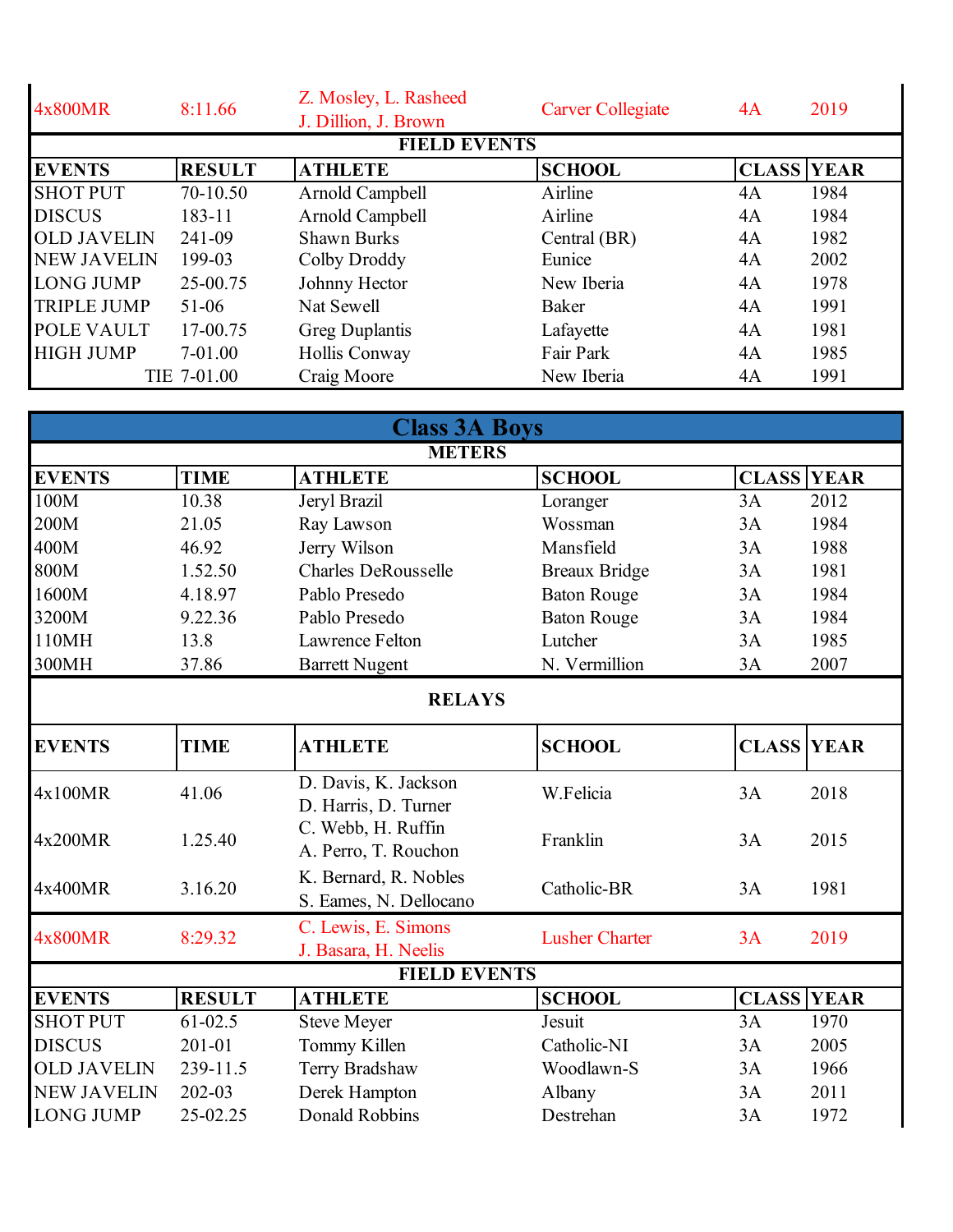| <b>TRIPLE JUMP</b> | 49-11     | Gary Johnson  | Morgan City     | 1988 |
|--------------------|-----------|---------------|-----------------|------|
| <b>POLE VAULT</b>  | 17-08     | Devin King    | J.Sumner        | 2014 |
| <b>HIGH JUMP</b>   | $6-11.00$ | Kenneth Winey | Washington (LC) | 1981 |

|                    |               | <b>Class 2A Boys</b>                            |                        |                   |      |  |  |
|--------------------|---------------|-------------------------------------------------|------------------------|-------------------|------|--|--|
|                    |               | <b>METERS</b>                                   |                        |                   |      |  |  |
| <b>EVENTS</b>      | <b>TIME</b>   | <b>ATHLETE</b>                                  | <b>SCHOOL</b>          | <b>CLASS YEAR</b> |      |  |  |
| 100M               | 10.53         | Luther Ambrose                                  | St. James              | 2A                | 2008 |  |  |
|                    | TIE 10.53     | Chris Lewis                                     | Lakeside               | 2A                | 2014 |  |  |
| 200M               | 21.06         | <b>James Andrews</b>                            | Kentwood               | 2A                | 1986 |  |  |
| 400M               | 47.67         | Ahmad Jasmine                                   | Christ. Life           | 2A                | 2001 |  |  |
| 800M               | 1.54.32       | Ronnie Lumpkin                                  | Jeanerette             | 2A                | 1989 |  |  |
| 1600M              | 4.15.54       | Ryan Travis                                     | Sumner                 | 2A                | 1997 |  |  |
| 3200M              | 9.19.27       | Ryan Travis                                     | Sumner                 | 2A                | 1997 |  |  |
| 110MH              | 13.86         | <b>Josh Lamers</b>                              | <b>Calvery Baptist</b> | 2A                | 2012 |  |  |
| 300MH              | 37.02         | Craig Rock                                      | St. Thomas Aquinas     | 2A                | 2014 |  |  |
| <b>RELAYS</b>      |               |                                                 |                        |                   |      |  |  |
| <b>EVENTS</b>      | <b>TIME</b>   | <b>ATHLETE</b>                                  | <b>SCHOOL</b>          | <b>CLASS YEAR</b> |      |  |  |
| 4x100MR            | 41.8          | C. McGuire, D. Lloyd<br>E. Osborne, A. Kimble   | Jonesboro-Hodge        | 2A                | 1985 |  |  |
| 4x200MR            | 1.27.13       | A. Parker, M. Jackson<br>E. Taylor, J. Andrews  | Kentwood               | 2A                | 1986 |  |  |
| 4x400MR            | 3.19.57       | J. Stewart, C. Wright<br>M. Clayton, A. Jasmine | Christian Life         | 2A                | 2001 |  |  |
|                    |               | <b>FIELD EVENTS</b>                             |                        |                   |      |  |  |
| <b>EVENTS</b>      | <b>RESULT</b> | <b>ATHLETE</b>                                  | <b>SCHOOL</b>          | <b>CLASS YEAR</b> |      |  |  |
| <b>SHOT PUT</b>    | 62-09.50      | Frank Mazza                                     | John Curtis            | 2A                | 1985 |  |  |
| <b>DISCUS</b>      | 171-09        | Frank Mazza                                     | John Curtis            | 2A                | 1985 |  |  |
| <b>OLD JAVELIN</b> | 228-00        | Phil Moody                                      | St. Thomas More        | 2A                | 1983 |  |  |
| <b>NEW JAVELIN</b> | 195-03        | Sam Vidrine                                     | Mamou                  | 2A                | 2007 |  |  |
| <b>LONG JUMP</b>   | $24 - 10$     | <b>Richard Davis</b>                            | Clinton                | 2A                | 1996 |  |  |
| <b>TRIPLE JUMP</b> | $48 - 10$     | Harry Boudreaux                                 | Cecilia                | 2A                | 1990 |  |  |
| POLE VAULT         | 16-08         | Dylan Duvio                                     | John Curtis            | 2A                | 2013 |  |  |
| <b>HIGH JUMP</b>   | $6 - 11.00$   | Ketric Patton                                   | Rapides                | 2A                | 1995 |  |  |

| <b>Class 1A Boys</b> |               |                         |                    |                   |  |  |  |
|----------------------|---------------|-------------------------|--------------------|-------------------|--|--|--|
|                      | <b>METERS</b> |                         |                    |                   |  |  |  |
| <b>EVENTS</b>        | <b>TIME</b>   | <b>ATHLETE</b>          | <b>SCHOOL</b>      | <b>CLASS YEAR</b> |  |  |  |
| 100M                 | 10.34         | James Andrews           | Kentwood           | 1985<br>1А        |  |  |  |
| 200M                 | 21.11         | <b>Raymontre Palmer</b> | Kentwood           | 2019<br>1A        |  |  |  |
| 400M                 | 46.83         | Derrick Thymes          | <b>Shady Grove</b> | 1990<br>1А        |  |  |  |
| 800M                 | 1.55.73       | Ahmed White             | Plaisance          | 1988<br>1А        |  |  |  |
| 1600M                | 4.19.90       | Mark Newman             | University         | 1980<br>1А        |  |  |  |
| 3200M                | 9.36.24       | Frank Garcia            | Cedar Creek        | 1988<br>1А        |  |  |  |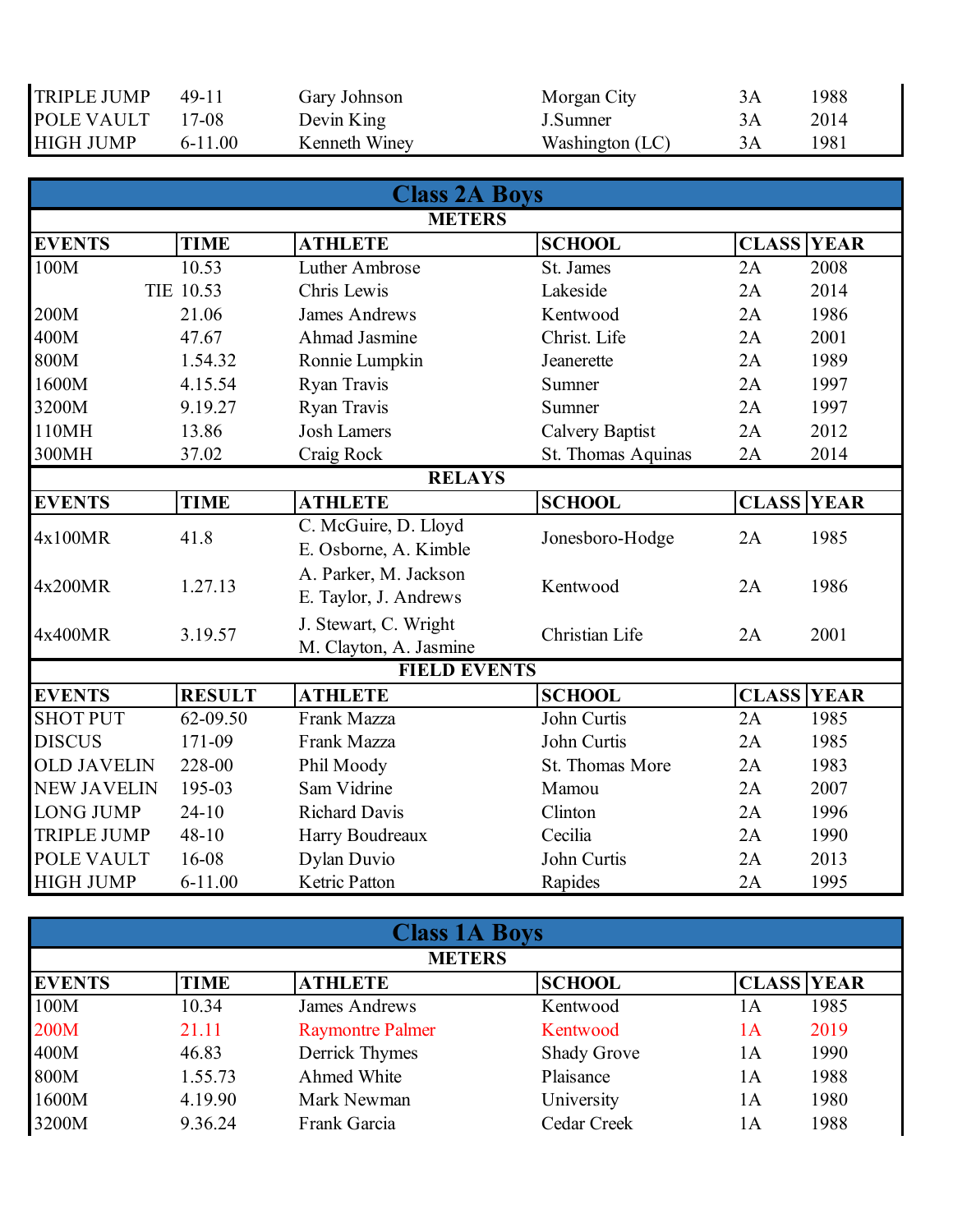| 110MH              | 14.34         | Pierre Perkins                                | Southern Lab       | 1A                | 1982 |
|--------------------|---------------|-----------------------------------------------|--------------------|-------------------|------|
| 300MH              | 38.18         | <b>Bentrell McGee</b>                         | East Iberville     | 1A                | 2011 |
|                    |               | <b>RELAYS</b>                                 |                    |                   |      |
| <b>EVENTS</b>      | <b>TIME</b>   | <b>ATHLETE</b>                                | <b>SCHOOL</b>      | <b>CLASS YEAR</b> |      |
| 4x100MR            | 42.07         | R. Johnson, C. Gix<br>R. West, J. Holland     | Mangham            | 1A                | 2002 |
| 4x200MR            | 1.27.57       | R. Johnson, C. Gix<br>R. West, J. Holland     | Mangham            | 1A                | 2002 |
| 4x400MR            | 3.17.94       | Do. Thymes, E. Herring<br>M. Hill, De. Thymes | <b>Shady Grove</b> | 1A                | 1990 |
|                    |               | <b>FIELD EVENTS</b>                           |                    |                   |      |
| <b>EVENTS</b>      | <b>RESULT</b> | <b>ATHLETE</b>                                | <b>SCHOOL</b>      | <b>CLASS YEAR</b> |      |
| <b>SHOT PUT</b>    | 61-06.5       | Reggie Griffith                               | Dunham             | 1A                | 1998 |
| <b>DISCUS</b>      | 181-09        | Reggie Griffith                               | Dunham             | 1A                | 1998 |
| <b>OLD JAVELIN</b> | 221-08        | Corwyn Aldridge                               | St. Mary's         | 1A                | 1981 |
| <b>NEW JAVELIN</b> | 206-09        | <b>Tripp Marcus</b>                           | Cedar Creek        | 1A                | 2018 |
| <b>LONG JUMP</b>   | 23-10.75      | Claude Blanchard                              | Larose-Cutoff      | 1A                | 1956 |
| <b>TRIPLE JUMP</b> | $50 - 05$     | Don Robinson                                  | Haynesville        | 1A                | 1990 |
| POLE VAULT         | $16 - 01$     | Cameron Meyer                                 | Hamilton Christian | 1A                | 2011 |
|                    | TIE 16-01     | Caleb Bertrand                                | Elton              | 1A                | 2013 |
| <b>HIGH JUMP</b>   | $6 - 09.00$   | Arnold Taylor                                 | Boothville-Ven     | 1A                | 1989 |

|                 |               | <b>Class B Boys</b>                             |               |                   |  |  |  |
|-----------------|---------------|-------------------------------------------------|---------------|-------------------|--|--|--|
| <b>METERS</b>   |               |                                                 |               |                   |  |  |  |
| <b>EVENTS</b>   | <b>TIME</b>   | <b>ATHLETE</b>                                  | <b>SCHOOL</b> | <b>CLASS YEAR</b> |  |  |  |
| 100M            | 10.83         | <b>Jason Mack</b>                               | Centerville   | 1985<br>B         |  |  |  |
| 200M            | 22.11         | <b>Jason Mack</b>                               | Centerville   | 1985<br>B         |  |  |  |
| 400M            | 49.18         | Josh Goree                                      | Glenmora      | 2009<br>B         |  |  |  |
| 800M            | 2.00.41       | Kenneth Joseph                                  | Rougon        | B<br>1987         |  |  |  |
| 1600M           | 4.25.27       | <b>Kasey Baker</b>                              | Choudrant     | 2006<br>B         |  |  |  |
| 3200M           | 9.48.75       | <b>Kasey Baker</b>                              | Choudrant     | 2006<br>B         |  |  |  |
| 110MH           | 14.74         | <b>Bryant Hammond</b>                           | Rougon        | 1985<br>B         |  |  |  |
| 300MH           | 40.66         | Cody Williams                                   | Anacoco       | B<br>2006         |  |  |  |
|                 |               | <b>RELAYS</b>                                   |               |                   |  |  |  |
| <b>EVENTS</b>   | <b>TIME</b>   | <b>ATHLETE</b>                                  | <b>SCHOOL</b> | <b>CLASS YEAR</b> |  |  |  |
| 4x100MR         | 43.34         | C. Williams, C. Garner<br>D. Pate, T. Henderson | Madison Prep  | 2013<br>B         |  |  |  |
| 4x200MR         | 1.29.93       | C. Williams, D. Pate<br>C. Garner, T. Henderson | Madison Prep  | 2013<br>B         |  |  |  |
| 4x400MR         | 3.25.90       | P. Hammond, M. Dedrick<br>B. Hammond, J. Juge   | Rougon        | B<br>1985         |  |  |  |
|                 |               | <b>FIELD EVENTS</b>                             |               |                   |  |  |  |
| <b>EVENTS</b>   | <b>RESULT</b> | <b>ATHLETE</b>                                  | <b>SCHOOL</b> | <b>CLASS YEAR</b> |  |  |  |
| <b>SHOT PUT</b> | 53-06.25      | Chris Richardson                                | Benton        | B<br>1967         |  |  |  |